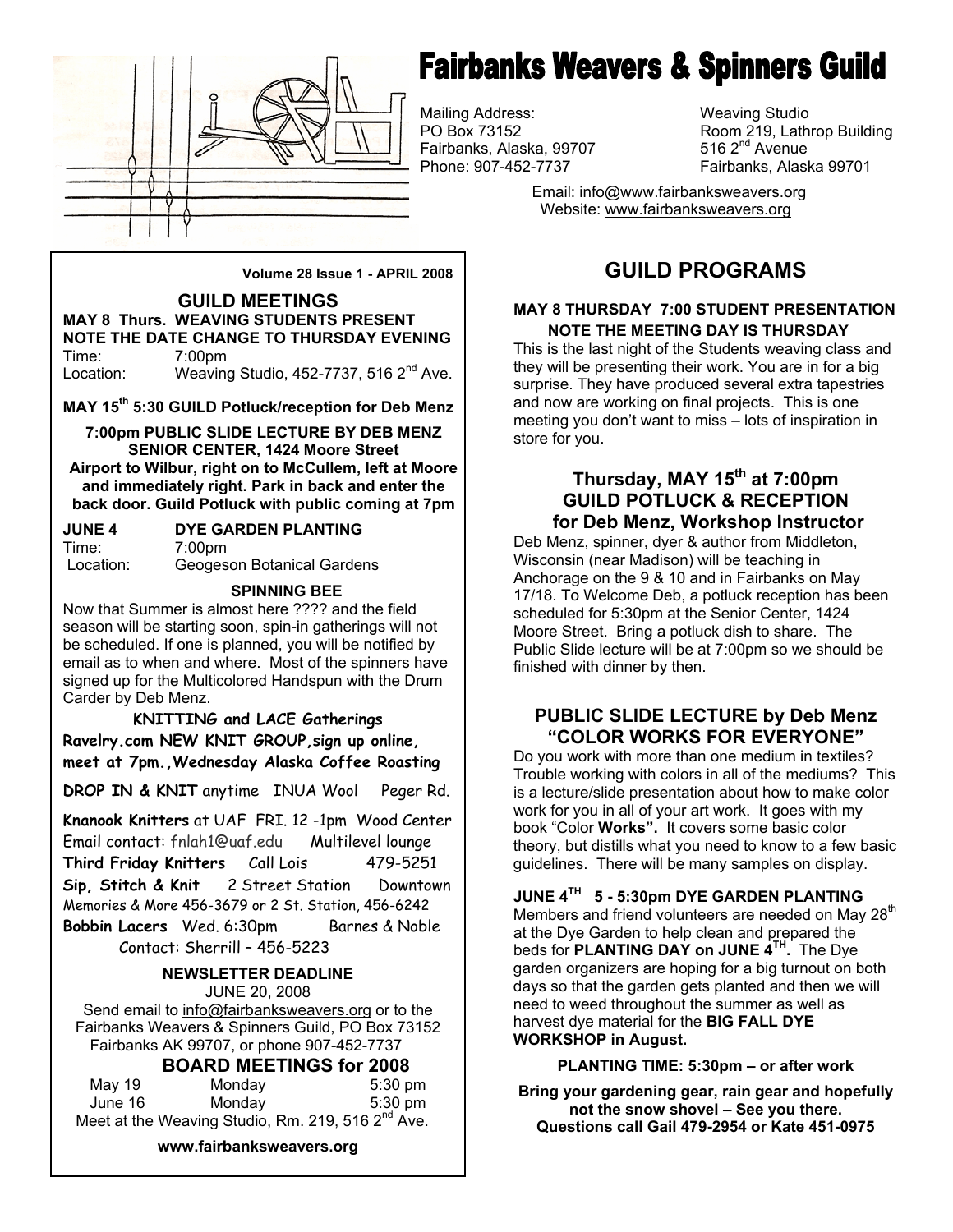**FAIR THEME: Pirates of the Carrots and Beans FAIR COLORS: Purple, orange and Green** 

 **FAIR FLOWER: Pansy**

**PLAN THOSE FAIR ENTRIES NOW FAIR ENTRY DAY: JULY 26 FAIR BEGINS: AUGUST 1, 2008** 

#### **OFFICERS FOR 2008**

| President                                | <b>Tracy Duffield</b>         | 458-7117 |  |  |
|------------------------------------------|-------------------------------|----------|--|--|
| Vice President                           | Devta Khalsa                  | 456-5223 |  |  |
| Secretary                                | Kate Hedstrom                 | 451-0975 |  |  |
| Treasurer                                | DeLaina Stacey                | 479-3034 |  |  |
| Historian                                | Becky Hammond                 | 490-4464 |  |  |
| Board of Directors:                      |                               |          |  |  |
| Barbara Ebbesson                         |                               | 479-0440 |  |  |
| <b>Martin Miller</b>                     |                               | 374-1995 |  |  |
| Jane Gregory                             |                               | 457-7707 |  |  |
| Sue Englebrecht                          |                               | 457-1794 |  |  |
| <b>Appointed or Volunteer Positions:</b> |                               |          |  |  |
| Librarian                                | Barbara Ebbesson              | 479-0440 |  |  |
| Hospitality                              | Open                          |          |  |  |
| Newsletter                               | Martin Miller/Penny Wakefield |          |  |  |
| Fair Supervisor                          | Kate Hedstrom                 | 451-0975 |  |  |
| Workshops                                | Alice Stickney                | 479-3425 |  |  |
|                                          | Penny Wakefield               | 457-4124 |  |  |
| Dye Garden Gail Mayo                     |                               | 479-2954 |  |  |
| Spinning Study Group Alice Stickney      | 479-3425                      |          |  |  |
|                                          |                               |          |  |  |

#### **A Big Thank You to the Members who stepped up to be Officers & Board members.**

#### **MESSAGE FROM THE VICE PRESIDENT AND PROGRAM CHAIRMAN**

 As your new vice president for the coming year, I am launching into the project of planning our monthly guild meetings. If you have any ideas, requests, needs, etc., please contact me so I can include them in the growing list f considerations.

 Please be timely with your suggestions, as I would like to have a preliminary list by May 1.

 If you have any skill or talent that you would like to share at a guild meeting please step forward at this time! Dig deep into your repertoire of talents and see what you have to share!

 After a preliminary list has been formulated you will get to vote! Oh yea, another vote! Thank you! Devta Khalsa 479-9722

#### **MEMBERS IN THE NEWS**

Welcome to new members **JILL CHOATE** & **CHRISTINE DICURTI**  and rejoining us after years of raising children is **MARILYN BIAGI PARR.** Marilyn brought in a table loom to sell and **CHRISTINE** purchased the loom and has a scarf on as a final project. This is her tapestry of the Violin F Hole for a graduating music friend.



**MARILYN BIAGI** has uncovered her loom and is putting on a rug warp to empty the rag bag for new floor rugs for her newly remodeled bedroom. She has other items for sale – see For Sale

New member **JILL CHOATE**  will be traveling the lower 48 so she has scheduled her





basket classes for early September. Check out the last basket class. The backpack basket was bigger than some of the basket makers.

**LINDE KIENLE** will be presenting two one week classes at the Fairbanks Summer Arts Festival. So check out The Festival catalog online and sign up early.

**SARAH THORTON** was in town for a few days for a nice visit with friends. She has joined a Weavers Guild in Victoria but misses her Alaskan Friends.

**KAY PETAL** still has The Online class link www.howtofelt.com A video of 'how to make an egg' can be found at the following http://www.feltalive.com/basicshapevideo.htm & a website just for my Felt Characters known as Felt Alive Wool Sculptures, website: www.feltalive.com If you haven't been to the above sites – you should go – it definitely is well worth the visit.



**Our Annual Meeting Potluck. a full meeting of the Board.**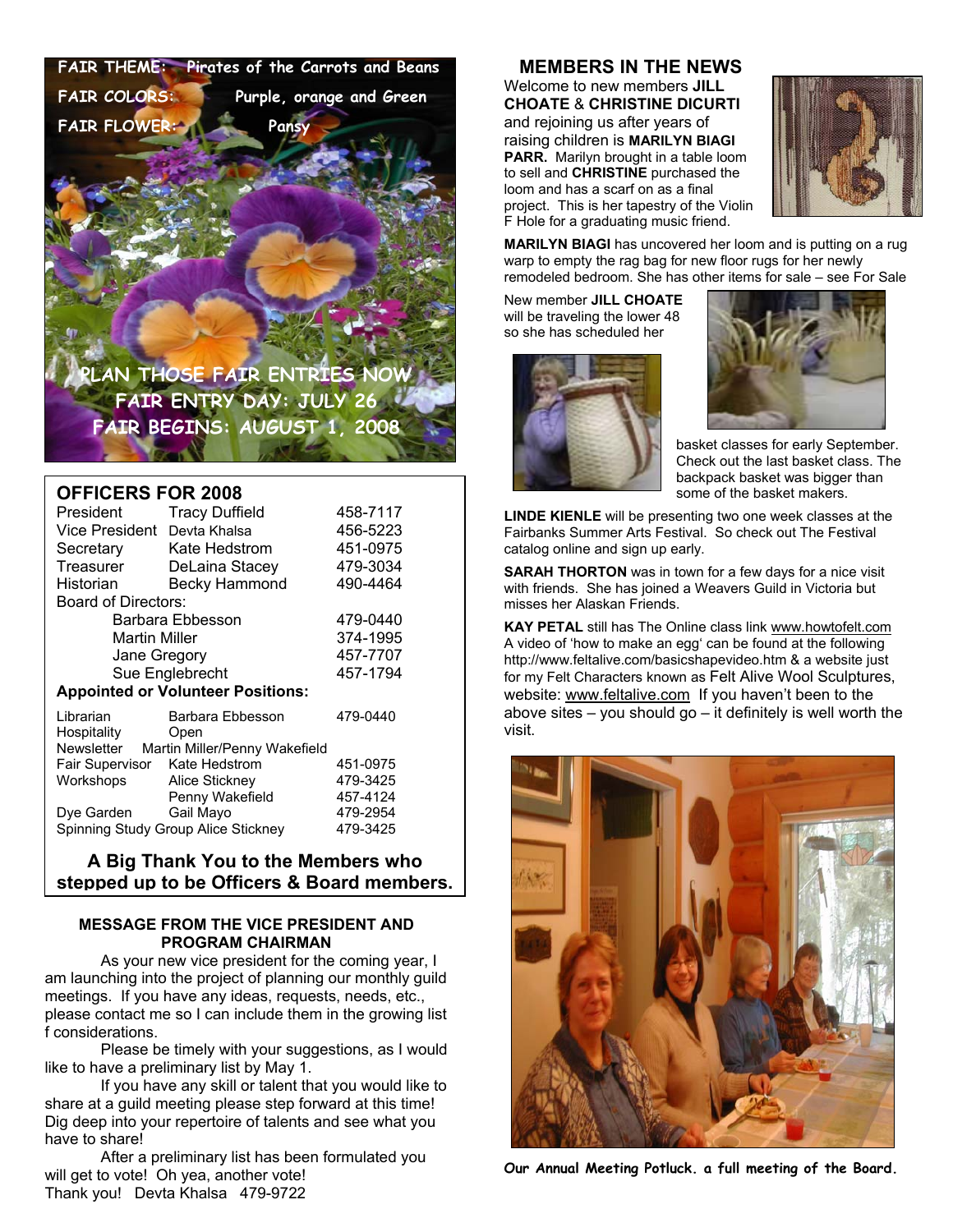# WORKSHOPS UPDATE

| <b>May 10</b> |         | Sat. 12-4 YOUTH REGISTRATION |
|---------------|---------|------------------------------|
| May16-18      | Sat/Sun | DEB MENZ WORKSHOP            |
| <b>May 18</b> | Sun     | <b>SERVING BASKET</b>        |
| <b>May 19</b> | Mon     | <b>MUFFIN BASKET</b>         |
| <b>May 19</b> | Mon.    | YOUTH CLASSES BEGIN          |
| <b>May 20</b> | Tues    | UFB (Unfinished Basket) Day  |
| Sept 6        | Sat.    | <b>LARGE TOTE BASKET</b>     |
| Sept 7        | Sun.    | <b>QUILT BASKET</b>          |

## **MAY 18, Sunday SERVING BASKET**

This basket uses a 6-inch square solid wood base. It can be used to serve dinner rolls or items on your desk. It's the right size to hold your paper napkins. Pick accent colors already dyed for you. MATERIALS: Lunch/snack,



heavy scissors/shears, needle nose pliers, several old towels/rags, plastic dish pan or bucket, any Weaverite basket tools you may have. *Hint: don't worry if you don't have all of the items - I have extras & we often share*.

INSTRUCTOR: JODI GOUWENS, 474-9144 LOCATION: Instructor's home off University Avenue HOURS: 10 am to 5 pm FEE: \$45.00 includes basketry materials, \$22 Deposit required + \$2 to stain if you wish. Limit 8 people REGISTER: Call 474-9144

## **MAY 19, Mon evening MUFFIN BASKET**

This round basket with a distinctive rim can be used to hold muffins or your treasures. Select from a variety of colors for the alternating dyed and natural spokes. A great beginning class using 2 sizes of reed,



but also has an interesting rim for the experienced. MATERIALS: Lunch/snack, heavy scissors/shears, needle nose pliers, several old towels/rags, plastic dish pan or bucket, any Weaverite basket tools you may have. *Hint: don't worry if you don't have all of the items - I have extras & we often share*.

| INSTRUCTOR:      | JODI GOUWENS, 474-9144                                          |  |
|------------------|-----------------------------------------------------------------|--|
| LOCATION:        | Instructor's home off University Avenue                         |  |
| HOURS:           | 5:30 to 9:30 pm                                                 |  |
| FEE:             | \$35.00 includes basketry materials, \$17.00                    |  |
|                  | deposit required. $+$ \$2 to stain if you wish Limit: 6 people. |  |
| <b>REGISTER:</b> | Call 474-9144                                                   |  |

## **MAY 20, Tuesday UFB Day (Unfinished Baskets)**

Do you have basket kits purchased in one of my classes that you still haven't done? Do you have unfinished kits or baskets from one of Jill Choate's classes? **Bring these UFBs (unfinished baskets)** and I will help you make some progress. Please call with approximate times you will be coming and let me know what UFB you will bring. Your patience will also be appreciated as I may be helping several people with very different projects. MATERIALS: Unfinished basket, Lunch/snack, needle nose pliers, heavy scissors/shears, , several old towels/rags, plastic dish pan or bucket, any Weaverite basket tools you may have. *Hint: don't worry if you lack some of the items - I have extras.* INSTRUCTOR: JODI GOUWENS, 474-9144

LOCATION: Instructor's home off University Avenue HOURS: Noon to 9:30 pm FEE: \$15.00 half-day (4 hours or less), 20 whole day. REGISTER: Call 474-9144

## *MAY 10th , Saturday. FREE WARPING Session* **Session**

 On PADDLE WARPING, TWO COLOR or MIXED WARP **WARP THAT LOOM FOR THE SUMMER Help provided for designing a project** 

Make a summer warp as you review your warping technique or use a warping paddle with many threads. No hassle beaming with an even tension, no tangles or loose threads? No loom, no problem, make a warp & practice

WARPING a studio loom to be used for the Youth Summer class  $\mathbf{H}$ called LOOM PROJECTS**. Help is always needed in warping & threading the looms for the youth program**. MATERIALS to bring: Your portable loom, table or rigid heddle. INSTRUCTOR: PENNY WAKEFIELD, 457-4124 LOCATION: RM 219, WEAVING STUDIO, 516 2<sup>nd</sup> Ave. HOURS: 10 to 2pm<br>REGISTER: Call instruc Call instructor, 457-4124 or Studio: 452-7737

# **DEB MENZ WORKSHOP MAY 17 & 18**

#### **MULTI-COLORS FOR HANDSPUN on DRUM CARDER TWO SPACES AVAILABLE**

Learn to create unique and wonderful handspun yarns using 6 –12 colors in a skein. The yarns are repeatable and the colors don't get muddy because of the multi-step approach using more than one batt in a yarn. The workshop will be a combination of lecture, demonstration and hands-on. Basic drum carding, how to choose a drum carder, color principles as they apply to spinning, how to make several types of batts, how to get the batts to a spinnable roving are some of the topics that will be covered. Students can expect to go home with several skeins worth of fiber either spun or ready to be spun. This Workshop is almost full.

**Students to bring**: drum carder if possible ( one with fur drum if possible), spinning wheel or spindle, niddy noddy.

## **2 day Workshops \$150 plus Material Fee: \$40 Non-members: 165 plus Material Fee: \$40**

## **www.debmenz.com PUBLIC SLIDE LECTURE Thursday, 7:00pm, MAY 15th Senior Center, 1424 Moore St.**

## **YOUTH SUMMER FIBERARTS CLASSES**

The Youth Program is on the web, so be sure to tell your friends about our program. Some 50 classes offered for 11 weeks this year. This is our 17 year of providing a full schedule of activities with many new classes offered each year. The support of the Youth Program helps to pay our rent – which increased this year. If you would like to help with our program, please call the studio. We will need someone to pick up snacks in the afternoon a couple times a week usually around 3:00pm. Call 452-7737 I will need to put you on the Pick-up list with the Food Bank. Thanks so much for your help.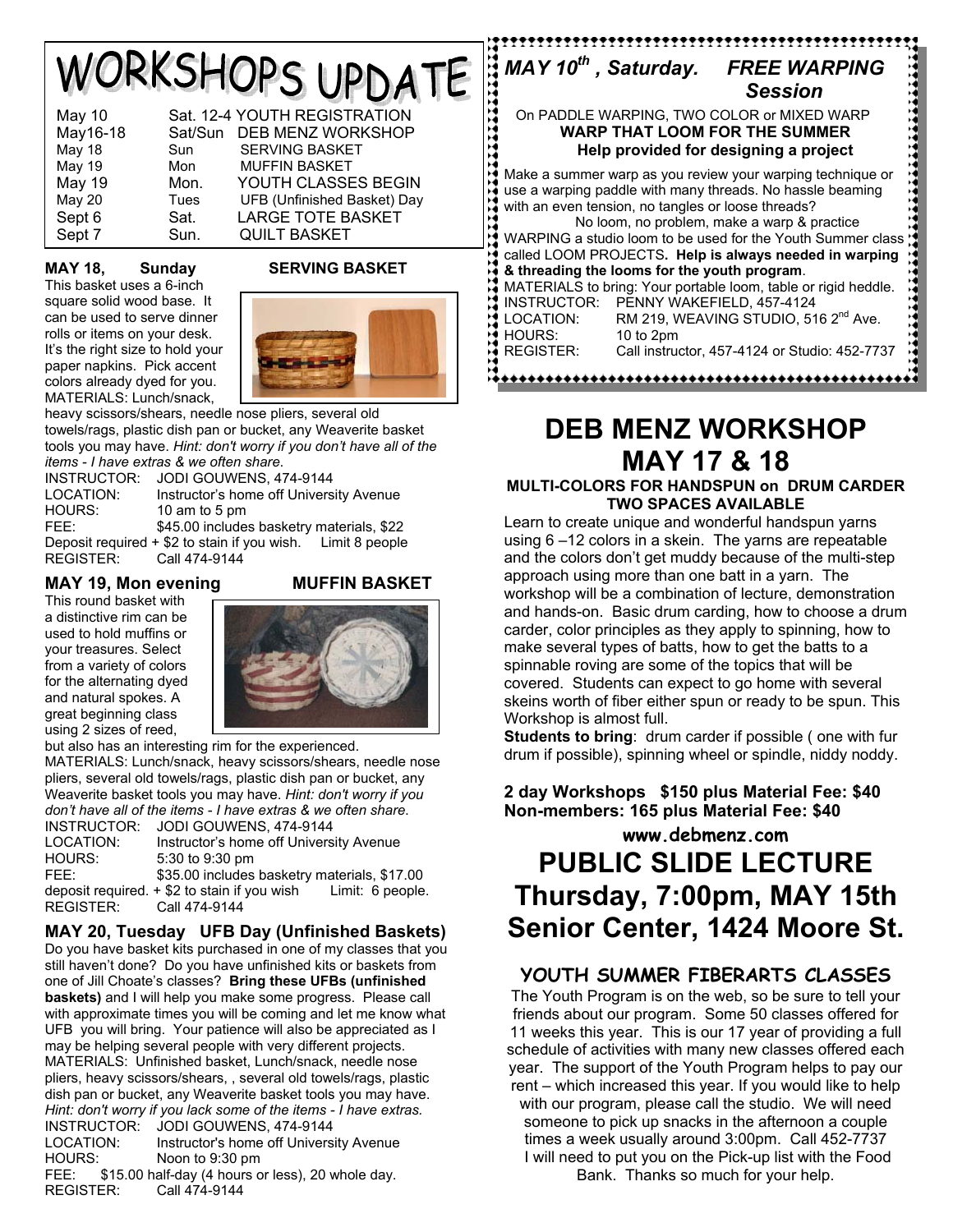## Jill Choate -- FALL Basket Classes **September 6, Saturday**

**LARGE TOTE BASKET**  This basket is for those serious about toting their stuff. Using both natural and smoked reed this is a great easy basket to weave up. The handles are made from shaker tape and sewn together at the bottom of the basket. A great project for beginning



 weavers. Last day to register is August 23rd. WHAT TO BRING: your LUNCH the following materials if you have them: spokeweight, awl, basketry shears or heavy duty scissorsheavy duty packing tool (Weaverite brand) or small screwdriver, plastic dishpan or bucket, old towel, pencil, spritzer, pocket knife. Some tools available for purchase in class.

FEE: \$110.00 includes basketry materials CLASS HOURS: 9 am to 5 pm, LOCATION: Weaving Studio, Rm 219, 452-7737 516 Second Avenue ,

Class Deposit (non-fundable): \$110.00 on or before August 23rd by cash, check, or credit card TO RESERVE YOU CLASS SPACE: Mail check made out to Jill Choate for deposit amount listed to: Jodi Gouwens, PO Box 84675 , Fairbanks , AK 99708Or phone Credit Card Info to Jodi (474-9144) or Jill (907-733-1859) Visit Jill Choate on the web at www.jchoatebasketry.com

## **QUILT BASKET September 7, Sunday**

Big enough to tote your quilt in! This basket starts out with a 20 X 8 wooden base with an oak handle and weaves out from there. One of the big boys that really weaves up easy. A great project for a day of weaving. **Last day to register is** 

 **August 23rd.**



MATERIALS TO BRING: See the above list. CLASS HOURS: 9 am to 5 pm,<br>LOCATION: Weaving Stud 7737

FEE:  $$110.00$  includes materials Weaving Studio, Rm 219, 452-

 516 Second Avenue , Class Deposit (non-fundable): \$110.00 on or before August 23rd by cash, check, or credit card TO RESERVE YOU CLASS SPACE: Mail check made out to Jill Choate for deposit amount listed to: Jodi Gouwens, PO Box 84675 , Fairbanks , AK 99708 Or phone Credit Card Info to Jodi (474-9144) or Jill (907-733-1859)

## **MAKE THIS THE SUMMER TO LEARN SOMETHING NEW**

#### **FAIRBANKS WEAVERS & SPINNERS GUILD 2008 YOUTH SUMMER FIBERARTS PROGRAM DATES TIME AGE PROGRAM May 19 - 23 9am-12 6 - 9 Fantasy Costumes 9am-12 8 - 15 Bead: Animal World 9am-12 9 - 15 Machine Sewing I 1pm-4 8 - 15 Weaving I 1pm-4 9 - 15 Fantasy Drawing May 27 - 30 9am-12 6 - 9 Art I: Weaving Four Days 9am-12 9 - 15 Drawing/Watercolor 9am-12 8 - 15 Bead: Garden Delight's 1pm-4 9 - 15 Pop-up, Pop-out 1pm-4 8 - 15 Creative Basketry June 2 - 6 9am-12 6 - 9 Aquatic & Zoo Mobiles 9am-12 8 - 15 Bead: Peyote Treasure Necklace 9am-12 8 - 15 Mystery of Masks 1pm-4 9 - 15 Books, Boxes & Folio's 1pm-4 8 - 15 Sewing & Quilting June 9 - 13 9am-12 6 - 9 Art II: Drawing/Watercolor 9am-12 9 - 15 Musical Mystries NEW 9am-12 8 - 15 Bead: Suncatchers 9am-12 9 - 15 Digital Photo 1pm-4 8 - 15 Weaving I 1pm-4 9 - 15 Dreams & Fantasies June 16 - 20 9am-12 6 - 9 Art III: Print & Paper 9am-12 9 - 15 Drawing & Watercolor 9am-12 8 - 15 Bead: Bead Loom Design 1pm-4 9 - 15 Machine Sewing II 1pm-4 9 - 15 Wood Carving June 23 - 27 9am-12 8 - 15 Bead: Sea Creatures 9am-12 6 - 9 Art IV: Small Stage Theatre 9am-12 9 - 15 Drawing & Watercolor 1pm-4 8 - 15 Sewing & Quilting 1pm-4 8 - 15 Bands, Knots, Braids, Belts June 30 to 9am-12 8 - 15 Hats with Drama NEW Thurs.July 3 9am-12 6 - 9 Fantasy Costumes Four Days 1pm-4 8 - 15 Surface Design 1pm-4 8 - 15 Art I: Weaving July 7 - 11 9am-12 8 - 15 Loom Projects 9am-12 8 - 15 Soft World of Animal Toys 9am-12 9 - 15 Jewelry & Wirework 1pm-4 8 - 15 Papermaking NEW 1pm-4 8 - 15 TBA check Website July 28 to 9am-12 8 - 15 Action Art Dolls August 3 9am-12 6 - 9 Art II: Draw/Watercolor 1pm-4 9 - 15 Machine Sewing III NEW 1pm-4 9 - 15 Knitting Expressions Aug 4 - 8 9am-12 9 - 15 Drawing/Watercolor 9am-12 8 - 15 Berry Room Birds NEW 1pm-4 6 - 9 Clay Play 1pm-4 8 - 15 Bead: Free Form & Fancy Aug.11 - 15 9am-12 9 - 15 Drawing/WC Fantasy 9am-12 8 - 15 Bead: Razzle Dazzle 9am-12 8 - 15 Puppets & Dolls 1pm-4 6 - 9 Funky Art Treasures NEW 1pm-4 8 - 15 Explore Clay** REGISTRATION FORM: \$80 per session. Circle the session \$10 extra/per week for noon hour supervision -MAIL TO **Fbks Weavers & Spinners Guild, PO Box 73152, Fbks, 99707** Name: The contract of the contract of the contract of the contract of the contract of the contract of the contract of the contract of the contract of the contract of the contract of the contract of the contract of the cont Address: The Contract of the Contract of the Contract of The Contract of The Contract of The Contract of The Contract of The Contract of The Contract of The Contract of The Contract of The Contract of The Contract of The C PHONE: HOME: CELL: EMAIL:

 **LOCATION: Room 219, Lathrop Bldg, 516 2nd Avenue www.fairbanksweavers.org Studio Phone: 452-7737**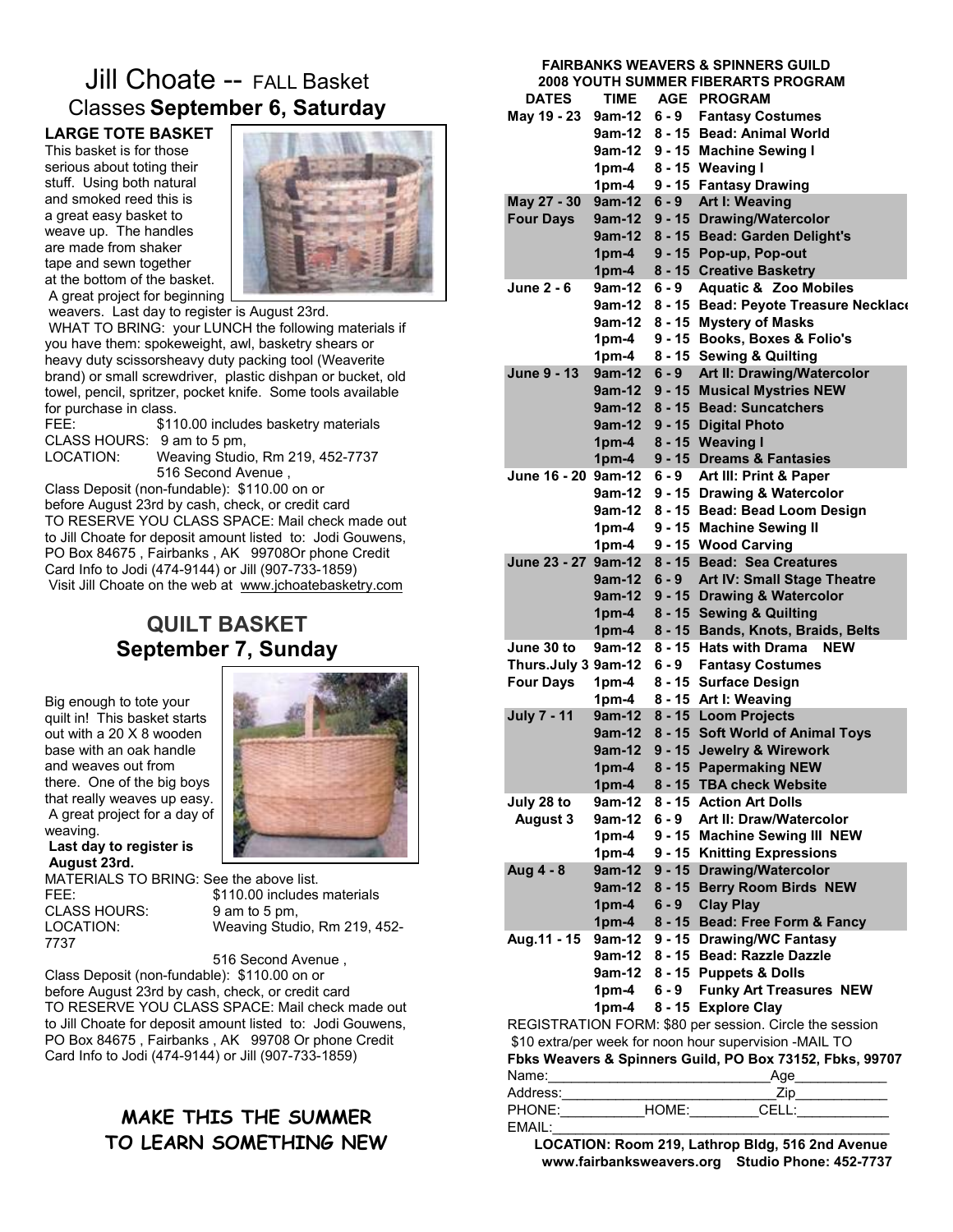## THE ART SCENE IN FAIRBANKS

#### **3RD ANNUAL DESIGN ALASKA WILD ARTS WALK.**

We are inviting you to apply to participate in the 3rd Annual Design Alaska Wild Arts Walk. This event will take place June 7th from noon to 5pm at Creamer's Field at 1300 College Road in Fairbanks. This is a fabulous opportunity to showcase your artistic talents. Act NOW! Applications for participation must be postmarked by May 2nd, 2008. Please feel free to share this opportunity and information with anyone you think might be interested in participating . Application online. Melissa Sikes, Program Director Friends of Creamer's Field PO Box 81065 Fairbanks, Alaska 99708 (907) 452-5162 phone (907) 452-5300 fax creamers@ptialaska.net <mailto:creamers@ptialaksa.net> www.creamersfield.org <http://www.creamersfield.org/>

#### **LETTER FROM THE GEORGESON BOTANICAL GARDEN SOCIETY**

Hi, guys--portion of afternoon. Do you know of anyone who would be interested? If so, please have them contact me at fnrlr1@uaf.edu. The Tea Party will be held Sunday, June 29th from 1-4:00 p.m. at the Botanical Garden -- Thanks! Robyn Russell Chair, Tea Party Fundraiser Georgeson Botantical Garden Society

 The Friends of the Georgeson Botanical Garden Society are holding a Victorian tea party as a fundraiser for the garden and we would like to have someone demonstrating embroidery as part of the activities and entertainment Hello,



## **FOR SALE**

**8 Shaft LeClere table loom with stand Small warping board, romex raddle \$400 or Best Offer Call the Studio, 452-7737 LOOKING FOR USED WOOL CARDERS For Sale** 

Call Chelsey – 458-9469

\*\*\*\*\*\*\*\*\*\*\*

#### **WANTED TO BUY - WARP STRETCHERS – ANY SIZ**

Used temples - interested in several sizes contact: Jodi Gouwens 474-9144 From 10" to 30"

\*\*\*\*\*\*\*\*\*\*\*

## FOR SALE ITEMS

14 yard warping board - \$75 Pearl flute - \$200 or Best Offer Buffet Clarinet - \$200 or Best Offer Saxophone mouth piece & ligature assorted music books



\*\*\*\*\*\*\*\*\*\*\* **60' 16 harness AVL Production dobby loom.** 

Not used much, has a single box fly shuttle, a big warp beam with 1" spacers with extra reeds two fly shuttles, asking \$9,500. Lives in Homer, AK Kathleen Pfundt 235-3473 mkpfundt@gmail.com \*\*\*\*\*\*\*\*\*\*\*

## **FOR SALE Solid oak weavers bench for sale.**

Measurements are H24" x W52" x D13". Handcrafted from an old farm in the state of Washington. Asking \$350 OBO. Contact Cheryl 488-6506

### **IN OUR EMAIL BOX**

I live in Nome and have been collecting Qiviut for some time. I was wondering if you spin it or know where I can get it sent out for spinning? Thanks Much. Melissa Taylor (907) 443-7864

## **WEB SITES TO CHECK OUT**

\*\*\*\*\*\*\*\*\*\*\*

favorite weaving, spinning, felting, etc. internet sites.

http://www.allfiberarts.com/ Recycled Silk Yarn Skein From \$9.95 The Hunger Site will fund 25.0 cups of food for each Recycled Silk Yarn Skein, or set of three, purchased.

www.hungersite.com

**Michelle Ambrose with her"Raving about Reading" tapestry that she donated to the Library Conference. Michelle was a spinner and weaver for Charlotte Van Zant and helped with many of Charlotte's percents for art commissions. Michelle is now weaving on the old Allen Loom that has traveled about the Fairbanks area.** 

**The cover pattern this month is Michelle's very own design for an alpaca scarf.**